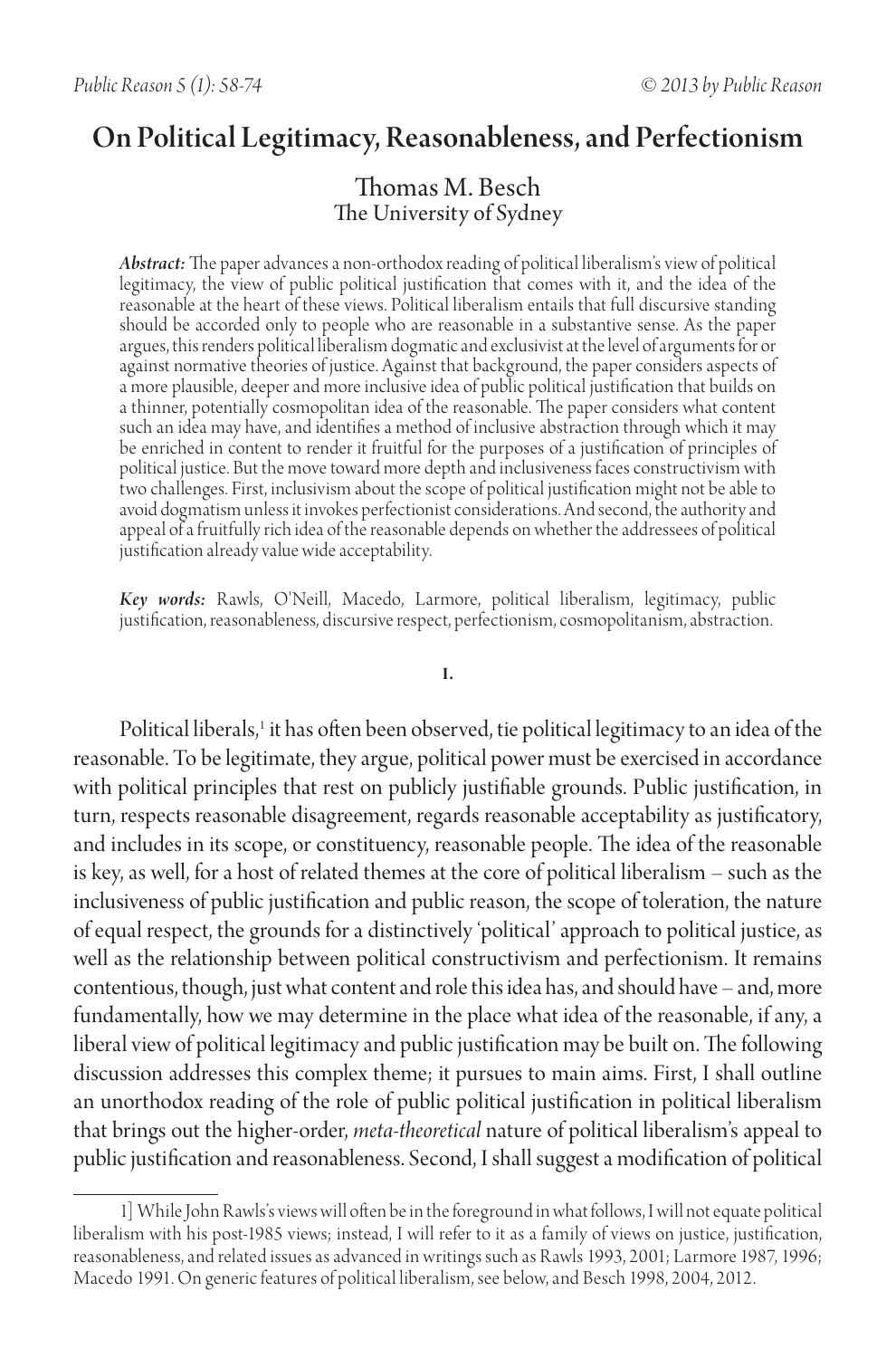liberalism's view of political justification that allows us to more plausibly determine, in ways aligned with a more inclusive, cosmopolitan view of the scope of a strong form of equal respect, what idea of the reasonable public political justification may start from.

Sections II-IV address political liberalism's ideas of political legitimacy and public justification, identify the role these ideas accord to reasonableness, and advance a view of the content of the idea of the reasonable employed here. Political liberals, I argue, reconcile their stand on matters of theory-acceptance in the domain of the political – a stand that gives rise to their distinctively 'political' approach to political justice in the first place – with their own, more substantive commitments by supposing an idea of the reasonable that is rich in content (and richer than has often been seen). Like other critics, I argue that political liberalism seems both dogmatic and unacceptably exclusivist. On this basis, the second, constructive part of my discussion engages two issues. We may try to avoid dogmatic exclusivism while retaining much of political liberalism's view of political justification by building this view on a more inclusive idea of the reasonable. However, first, prior the adoption of a more inclusive idea of the reasonable as politically basic, we need to determine within what scope such ideas need to be acceptable in order to merit this status. Section V suggests that such an idea should be acceptable within a potentially cosmopolitan scope, but suggests, as well, that this conception of inclusivism needs to be defended on non-constructivist, *perfectionist* grounds. On this view, a suitably inclusive, politically basic idea of the reasonable would build a perfectionist defense of the good of discursive respect. (I elaborate on the form discursive respect and relate it to other kinds of moral consideration in section III.)

The second theme is this. There simply might not be an idea of the reasonable that is thin enough in content to be duly inclusive while still being rich enough to suit the purposes of a justification of liberal principles. This problem is especially pressing if we take it that the justification of such principles may not proceed from justifiers that are the subject of reasonable disagreement. Section IV, then, identifies self-suggesting elements of a suitably thin and inclusive idea of the reasonable, and considers a method of O'Neill-type 'inclusive abstraction' through which such an idea might be enriched in content without sacrificing inclusiveness. What will emerge from here are the structural contours of a view of public political justification that salvages aspects of political liberalism's views of political legitimacy and public justification that many find plausible while avoiding some of the problems of these views, and that helps to locate the foundational contribution that perfectionism can make to a defense of an inclusivist view of public justification.

**II.**

A good starting point is Rawls's "liberal principle of legitimacy."

LPL The exercise of political power "is proper and hence justifiable" only if it is exercised in accordance with a constitution the essential content of which can be endorsed in the light of reasonably acceptable political principles. (Rawls 1993, 217)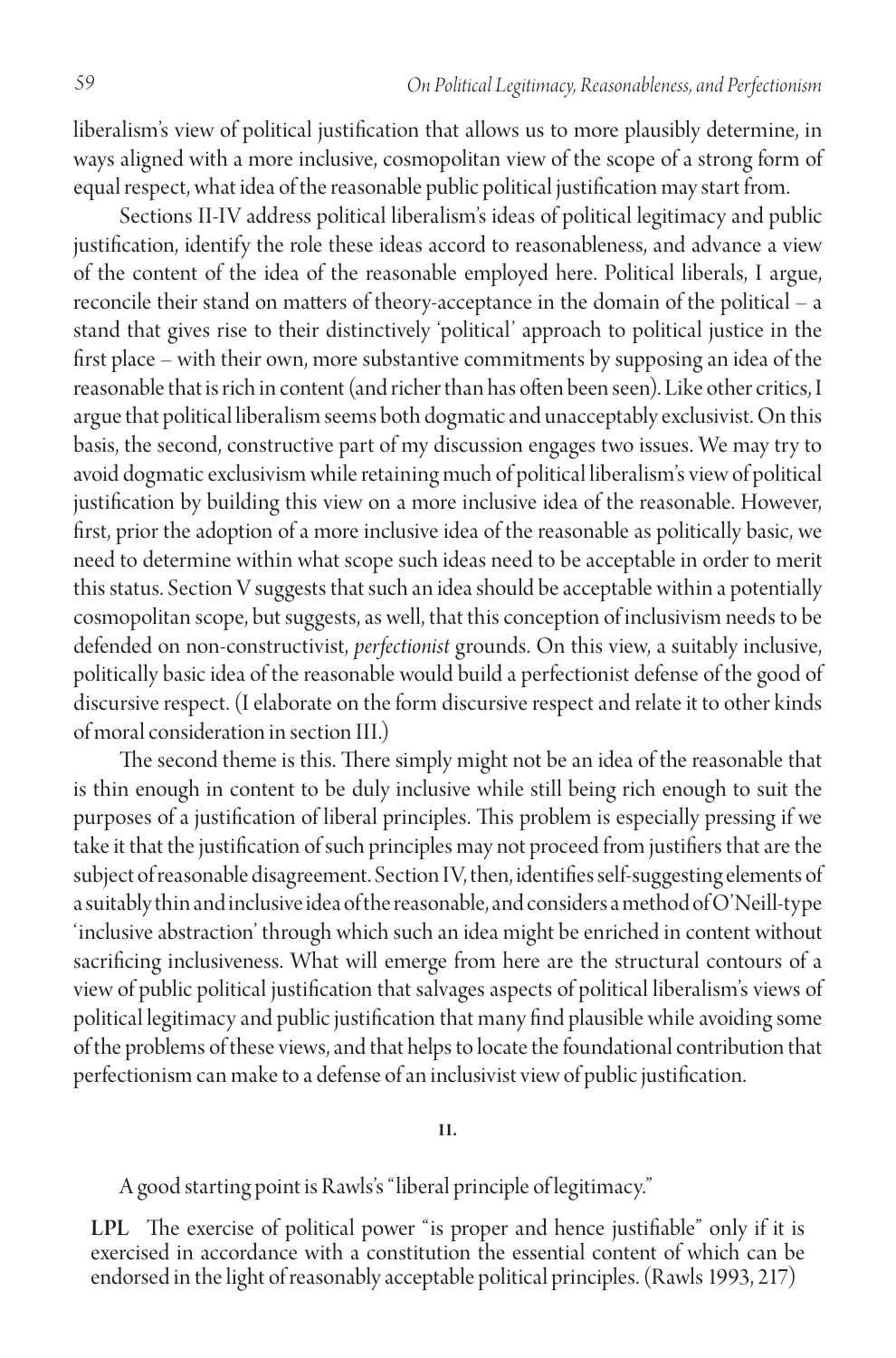# *Thomas M. Besch 60*

To fix ideas, let us note in what sense of the notion LPL expresses a *liberal* principle. On one usage of the term, a theory of justice is a "liberal" theory if it prescribes that people be accorded certain basic rights, liberties, and opportunities of special priority, as well as suitable means to make use of these things. We may call this a *substantive* sense of the idea of liberalism.2 LPL is a liberal principle not in this substantive sense of the notion. It is a liberal principle in a different, *legitimacy-theoretical* and *justificatory* sense of the notion. This sense is captured by Waldron when he says that the "fundamentally liberal" idea is that "a social and political order is illegitimate unless it is rooted in the consent of all those who have to live under it". (Waldron 1987, 140) LPL adapts the idea of liberalism as legitimacy-qua-acceptability to the institutional profile of a constitutional regime, while simultaneously tying it to an acceptability-based, inter-subjective idea of public justification – to which I shall turn shortly. $3$ 

Let us observe, as well, that even though LPL at first sight seems to express a merely applicative view of legitimacy – i.e., a view that supposes principles of political justice and merely regulates how justice as specified by those principles is to be administered – LPL's role is more complex than this. True, LPL can be fulfilled fully only if suitably justifiable political principles are at hand. Placed in its systematic context, however, LPL in effect integrates a view of the moral permissibility of exercises of political power with a higherorder view of the justificatory requirements that a reasonable theory of political justice must meet in the first place in order to be such that its political principles may govern the exercise of such power. LPL, then, is not properly an applicative view of legitimacy; it plays a more fundamental role. This becomes clearer once we consider what sort of justification LPL calls for, to which I shall now turn.

According to LPL, exercises of political power must be justifiable at least at two levels: they must be justifiable by the light of constitutional principles (level 1) that are justifiable by the light of reasonably acceptable political principles (level 2). What principles are reasonably acceptable? And on what grounds may we take them to have that quality? This brings in a third level of justification. Political principles, seen as a subset of moral principles, may come in at the second level only if they can be shown to be reasonably acceptable by a theory of political justice that counts as a "public basis of justification". (Rawls 1993, 100) What matters for our purposes are the constraints associated with the

<sup>2]</sup> This follows Rawls's substantive notion of liberalism: see Rawls 1993, 223.

<sup>3]</sup> To think of this idea of liberalism as justificatory, rather than merely legitimacy-theoretical, follows Gaus 1996, 3ff. It also reflects the fact that Rawls takes legitimacy to be a matter of acceptabilitybased justifiability. As it is worth adding, Rawls works with the substantive notion and the justificatory notion of liberalism. It is plain that he adopts the substantive notion. He also adopts the justificatory notion. It is in the justificatory sense that he can claim that his own view, *Justice as Fairness*, despite being liberal in the substantive sense, would not be liberal if it was unable to gain an overlapping consensus, or failed to be suitably acceptable by reasonable people: see Rawls 1993, 143. Below, I shall in effect suggest that Rawls takes the justificatory sense of liberalism to be more fundamental in the order of justification than the substantive sense, and that he secures that a view that is liberal in the justificatory sense can also be liberal in the substantive sense by including in the scope of public justification reasonable people only.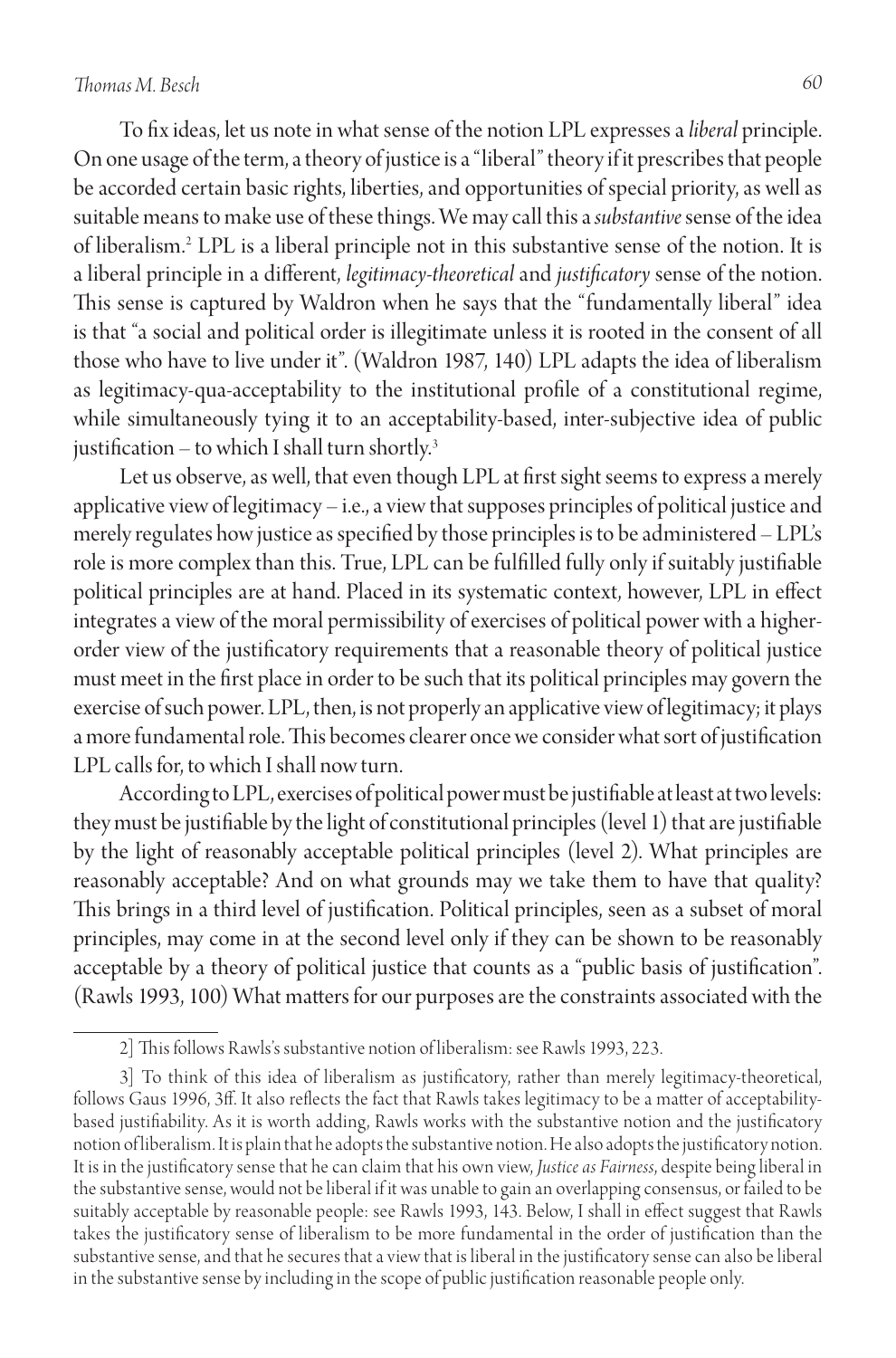requirement of publicness. What, then, makes a professed basis of justification public? Rawls replies that a theory of political justice can be a public basis of justification only if it is the subject of an overlapping consensus between reasonable comprehensive doctrines. (Rawls 1993, 143, 192) However, the reason why it matters that a theory of political justice, T, is compatible with the reasonable doctrines endorsed in society is that T's *in*compatibility with any of these doctrines would mark one important way in which T can fail to be equally acceptable by the reasonable people endorsing such doctrines. But equal acceptability by reasonable people is what constitutes public justifiability. Thus, a theory of political justice is a public basis of justification only if it is publicly justifiable to reasonable people. Accordingly, Rawls writes that public justification is basic for political liberalism, and does not require us to look to the content of reasonable comprehensive doctrines. (Rawls 1995, 144 n. 21)

Now, there are different views of the role of public justification in political liberalism. On one view, it is a principle-applying exercise that supposes that reasonable level-2 principles are already at hand. E.g., Quong in effect reads it as supposing the conditions of a well-ordered society – a society of reasonable people that mutually recognize a reasonable political conception of justice and its principles. (Quong 2011) Thus, public justification supposes that the relevant others already share these principles as authoritative. But this does not exhaust the complex standing of public justification in political liberalism. In a second, more fundamental role, the standard of equal acceptability by reasonable people operates as a guideline of theory-selection and theory-construction – a standard that gives rise to the project of a political liberalism in the first place. (Besch 1998) Rawls, I take it, does not suppose that there currently is a society that is well-ordered in his sense. And yet, he argues that we here and now have reasons to accept that only a non-comprehensive, political form of liberalism, if anything, can serve as a public basis of justification. Correspondingly, he here and now applies the principle of toleration to philosophy and under this constraint attempts to work out JF in political terms – an exercise that addresses us, or at least the reasonable, rather than (only) the hypothetical inhabitants of a non-existing, well-ordered society. It is exclusively in this second, fundamental role that public justification matters now – in this role, it does not suppose that level-2 principles are already at hand, but rather guides the search for a theory of justice that may be relied on in arriving at such principles in the first place.<sup>4</sup>

What must a theory of justice, T, look like to be equally acceptable by the reasonable? Political liberals answer that it must not only be liberal in content, but also political in form:

R1 T must as a whole be consistent with what it takes to respect reasonable people as free and equal persons (call this "the respect requirement").

<sup>4]</sup> On this understanding of public justification, it instantiates a robust form of Postema-type restricted trans-individual reasoning: see Postema 1995, 64ff. On the structure of public reasons in political liberalism: see Besch 2004, chapter. I.9.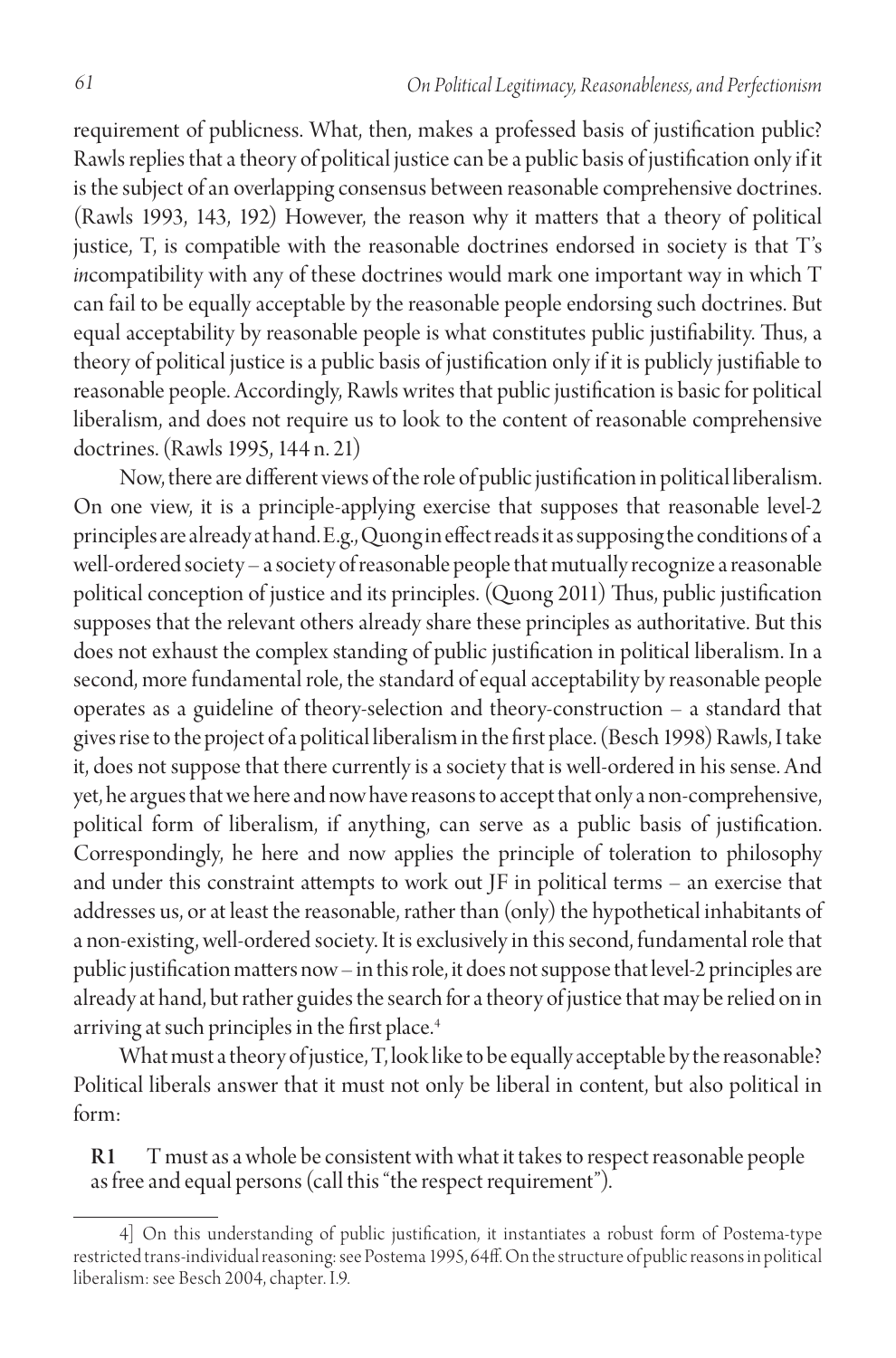T must take equal acceptability by reasonable people to be something that justifies political principles, or their reasons (the constructivism requirement).

R3 T must at all levels of argument respect reasonable disagreement, and it should interpret this as requiring that reasonable disagreement be avoided in political justification (the toleration requirement).

R4 The political principles it advocates may apply to the domain of the political only (the requirement of limited scope).

These are some of the features of a "political" and liberal theory of political justice that matter now. One way to render Rawls's argument is as follows. Reasonable people cannot equally accept a theory of justice unless it complies with what it takes to respect reasonable people. But to duly respect each reasonable person, it must treat equal acceptability by them itself as a genuine justifier and, correspondingly, avoid the reasonable disagreements that exist between them. Now, a theory of justice that meets these constraints can be liberal in content if it is limited in scope and contains political values only. At the core of this, then, is an idea of respect that gives rise to a constructivist view of justification and a commitment to avoiding reasonable disagreement. Political liberalism's commitment to liberal content, political values and its limitation of applicative scope flow from this.

All this in effect allocates two tasks to the third level of political justification: the task of identifying a theory of political justice that is publicly justifiable to, or equally acceptable by, reasonable people, and the task of identifying reasonably acceptable political principles by working from within that theory. In essence, therefore, political liberalism construes political legitimacy as public justifiability, and takes this to be a matter of the equal acceptability of a theory of political justice by reasonable people. Importantly, this invokes reasonableness at a higher-order, *meta-theoretical* level. On the reading suggested here, reasonableness marks the very standpoint from which to accept or reject theories of political justice as a whole, including the principles they advocate, the premises they draw on, and the standards of reasoning they deploy. To meaningfully guide the search for a reasonably acceptable theory, however, the content of reasonableness must be available as authoritative prior to the selection of any of the theories that are being assessed in terms of their reasonable acceptability. In the order of justification, reasonableness here is justification-constitutive, rather than justification-dependent, in status.

#### **III.**

Let me now turn to the question of what idea of the reasonable – or what "threshold tests of reasonableness" (Macedo 1991, 47) – all this supposes. Is this an idea that we may treat as politically basic? I will first elaborate on the role and then on the content of this idea.

One role is plain from the above already. If political legitimacy is equal acceptability by reasonable people, its substantive profile depends on, and varies with, the content of the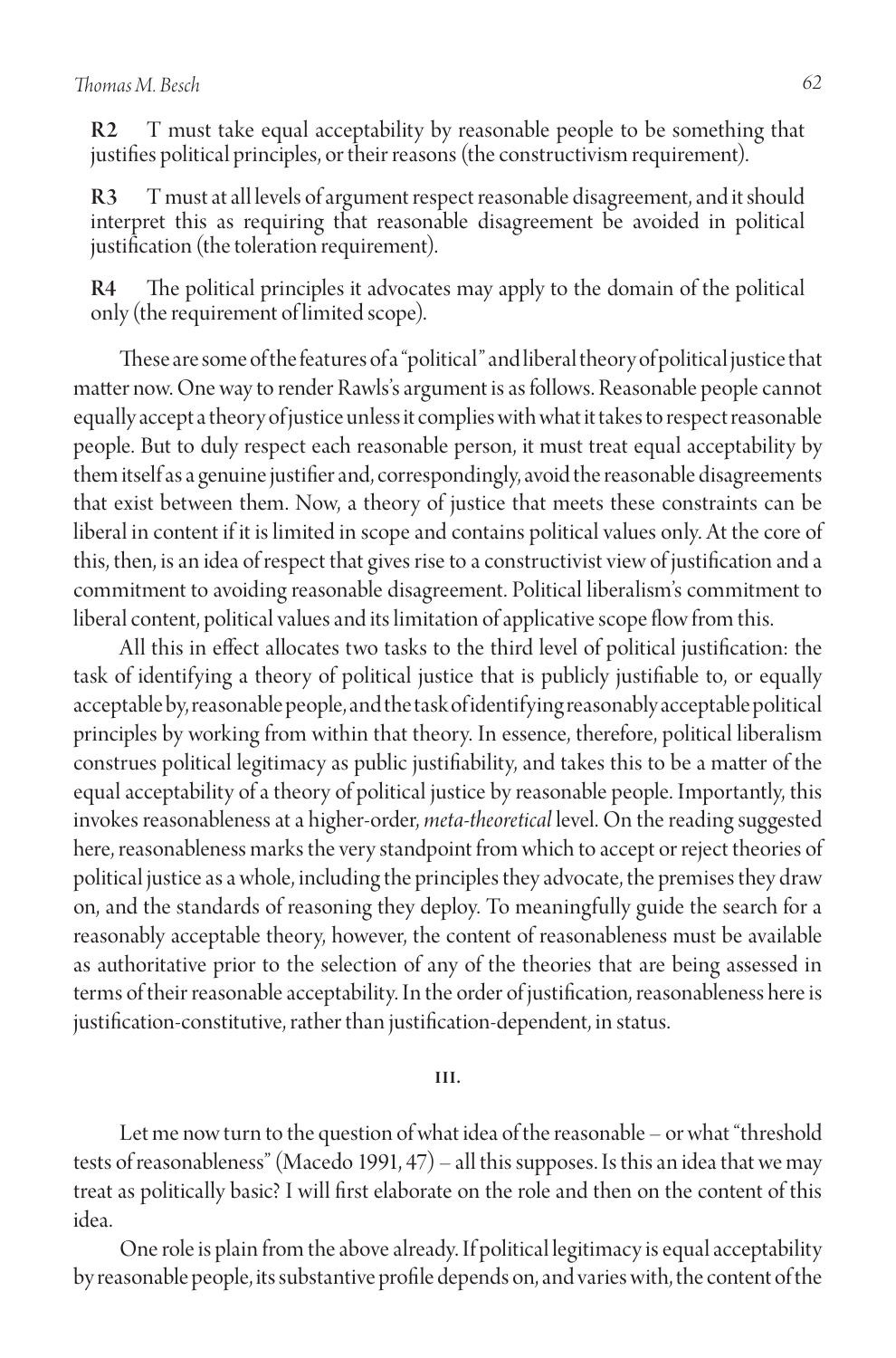idea of reasonableness that we suppose. And there can be many such ideas. We might see people as reasonable only if they are committed to maximizing utility, or if they promote human perfection, or if they act and reason in ways all relevant others can follow, or only if they follow god's true commands, and so on. These ideas nominate different theories of justice and different sets of political principles as authoritative.

Another role concerns questions of justificatory inclusion and the scope of equal respect. Political liberalism only includes reasonable people in the scope of political justification – or, to use Friedman's terms, the "legitimation pool". (Friedmann 2000, 23) The equal respect it claims to take seriously does not extend to the unreasonable. To unpack this, let us distinguish between various types of moral standing. Thus, consider the difference between the claim (i) that a being, X, has moral significance, and the claim (ii) that the grounds (reasons, principles, standards) that we act on in responding to X's moral significance should be acceptable by X. There are different kinds of moral status in play here. If we accord a status that corresponds to (i), we include others in the scope of what is sometimes called "moral concern."5 To invest moral concern in a being involves a non-instrumental willingness to protect or support it, or it's good. If we accord a standing that corresponds to (ii), however, we accord a more demanding form of moral status – this is the status that matters now. Call it "discursive standing." To accord to X discursive standing involves the commitment that activities that affect X be governed by grounds that X could accept.

Now, we can accord to others different kinds of discursive standing, depending on the relationship we take to hold between the goodness and the acceptability of our grounds. Put bluntly, we can identify our grounds as good depending on their acceptability, or else identify our grounds as good on some acceptability-independent basis. Thus, there are *constitutive* and more *derivative* forms of discursive standing. Where we accord constitutive standing, we believe not only that actions that affect others should be based on grounds they could accept (or share, or follow), but take it, too, that the authority of these grounds at least partly depends on, or is *constituted* by, their acceptability by these others. Where we accord derivative standing, by contrast, we in effect reverse the order of dependence: rather than seeing the goodness of our grounds as depending on their acceptability, we take the acceptability of our grounds to (at least ideally) *derive from*, or be a *consequence* of, the proper appreciation of their goodness. To mark this difference, let me speak of *discursive respect* where we accord the stronger, constitutive form of discursive standing.

The phenomenology of discursive standing is complex. While its constitutive and derivative forms seem to be located on opposite ends of a sliding scale, thus allowing for degrees and intermediate forms, we seem to accord both forms of standing to others. E.g., prior to much reflection and doctrinal streamlining, we might accord derivative standing to others whose judgment we take to be impaired or unreliable, while showing discursive

<sup>5]</sup> What I call "moral concern" is what Darwall calls "(moral) recognition respect" (Darwall 1977, 40); Warren calls it "moral status" (Warren 1997, 5).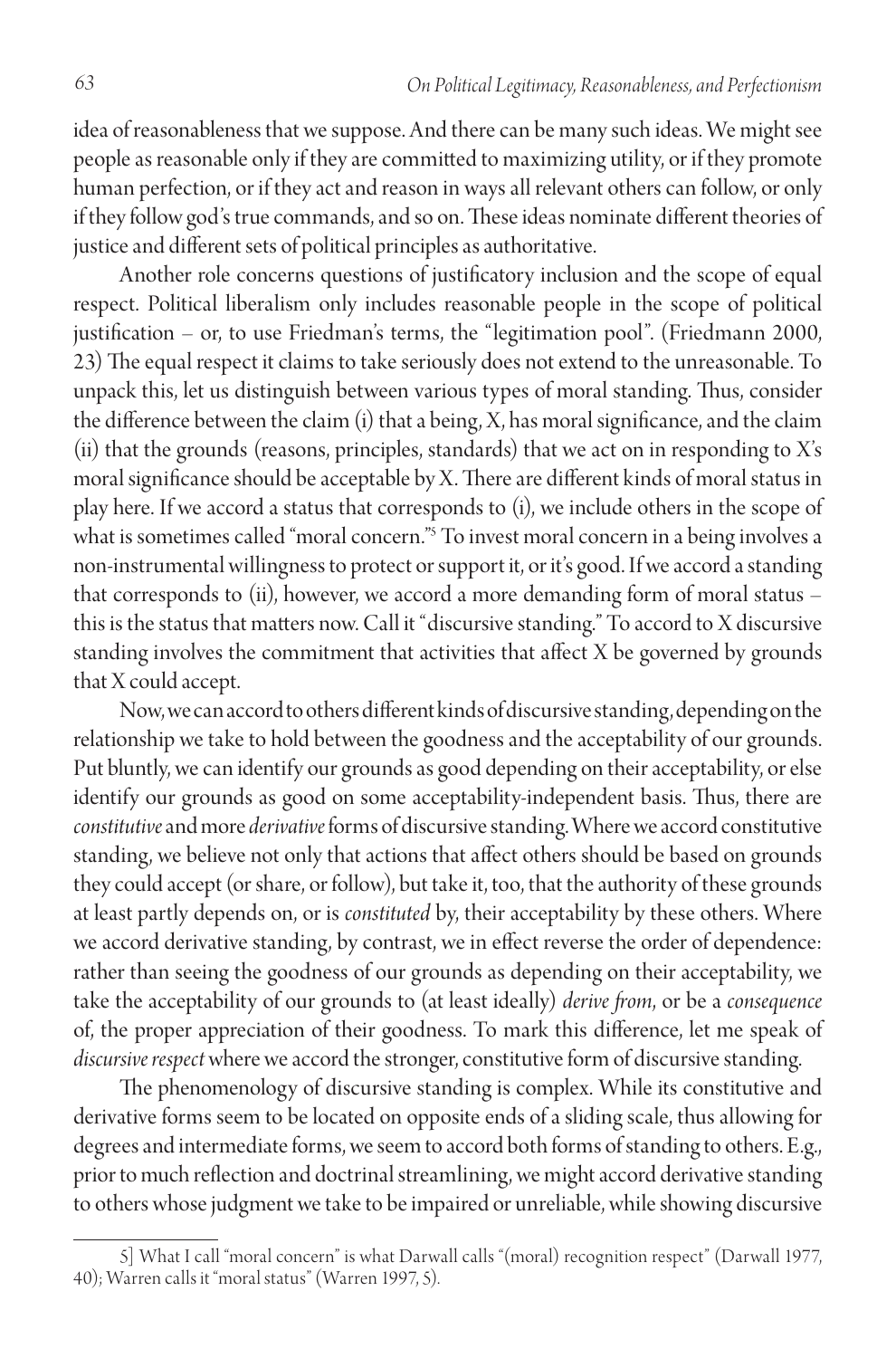respect to trusted peers. At the level of theory, practical constructivism typically requires that discursive respect be accorded to (some) people in (some) important moral or political matters. Accordingly, constructivist views of justice typically build on ideas of justification that construe some form of acceptability as constituting the epistemic-practical authority – or their correctness, validity, reasonableness, and so forth – of principles of justice. By contrast, if we require the relevant principles to be based on grounds that claim an authority that is not constituted by their acceptability, we can still value acceptability – e.g., we might hold that it is an element of the human good that people be able to accept the principles that apply to them, or that their free support is necessary for the stability of a just regime, and so on – yet we would not include the relevant others in the scope of discursive respect in relation to the grounds of these principles.

To return to political liberalism. Political liberals accord full discursive respect to the reasonable. For Rawls, theories of justice and political principles have political authority only if they are equally acceptable by the reasonable. Thus, if such theories or principles fail to be suitably acceptable by some reasonable people, this is a reason to doubt that these theories or principles meet the relevant requirements. Things are different in the case of the unreasonable: they at most enjoy derivative discursive standing. If they reject reasonably acceptable theories or principles, this does not constitute reasons to doubt these theories or principles, but confirms their unreasonableness. Thus, Rawls insists that while the unreasonable should be addressed, they should be addressed by arguing "from conjecture." We argue from conjecture if "we argue from what we believe, or conjecture, are other people's basic doctrines, religious or secular, and try to show them that, despite what they might think, they can still endorse a reasonable political conception that can provide a basis for public reason." (Rawls 1997, 786) Now, Rawls does not claim that political principles have political authority just in case they are equally acceptable by the reasonable *and* are justifiable to the unreasonable by arguing from conjecture. He argues that political principles have all the political authority that they need if they are equally acceptable by the reasonable. If unreasonable people do not accept them, then this does not constitute reasons to doubt these principles – instead, it confirms these people are not reasonable. Arguments from conjecture thus are attempts to persuade the unreasonable to not reject principles that claim political authority *whether or not* they can accept them.

To a similar effect, Macedo wants political liberalism to address the unreasonable, but only *after* the framework of public justification is in place and political principles have been established. In engaging the unreasonable, then, the authority of these principles is not called into question. Thus, engaging them is introducing them to principles that are accorded authority *whether or not* they can accept them. (Macedo 1991, 61ff.) Larmore, not least, suggests that political principles should be justifiable to the unreasonable, but with the justification premised on the counterfactual supposition that they are reasonable. (Larmore 1996, 142) But this does not accord discursive respect to them. There is a difference between (i) seeing Betty as reasonable and assessing political principles by the light of reasons that she can accept, and (ii) seeing her as unreasonable, but imagining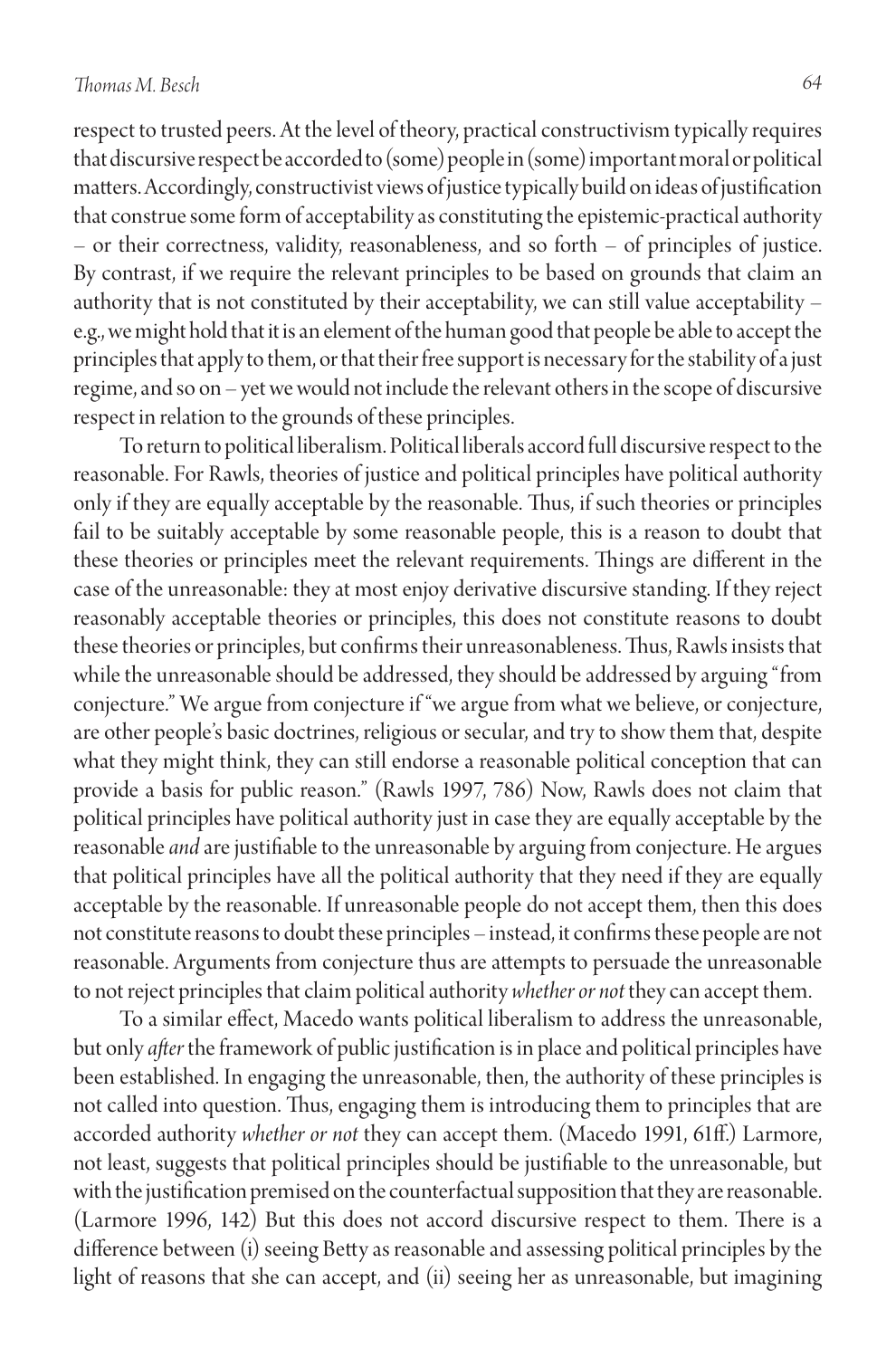what *would* be acceptable by her *if* she was reasonable. In the case of (ii), it is not Betty who is accorded discursive respect, but an imagined, *idealized* person, Betty\*, that differs from Betty in only endorsing views that are not unreasonable. Accordingly, if Betty rejects principles Betty\* accepts, this underlines her unreasonableness.

**I V.**

This leads us to the content of political liberalism's idea of reasonableness. What content the idea of reasonableness has in political liberalism is contested. Sympathizers tend to argue that it is thin in content and so can be inclusive in scope of application and appeal. Critics often insist that it is thick in content and so is exclusive in scope of application and appeal. Elsewhere, I argue that it is thick, or substantive, and so I will side with the critics.6 Let me briefly explain why there is reason to take it to be substantive.

There is content that Rawls explicitly builds into this idea and content that must be part of it if political liberalism is not self-defeating. Content of the first type includes the following. Reasonable people maintain a sense of justice and a conception of the good. They are committed to being able to justify their actions and institutions on grounds they and others like them cannot reject, and to follow terms of cooperation that are as acceptable to them as they are to other reasonable people. They recognize the burdens of judgment, respect reasonable disagreement and take this to require that such disagreement be avoided in the justification of moral-political principles. And they believe that society should be a fair system of cooperation. The list continues. More important is content of the second, implicit type. Much of what Rawls says builds on the idea that reasonable disagreement rules out equal acceptability by the reasonable: if *S* is the subject of reasonable disagreement, then *S* is not equally acceptable by reasonable people. This applies, as well, to the argument from public justification to political liberalism. Now, there is disagreement about the ideas reflected in R1-R4. E.g., perfectionists disagree with the view that a theory of political justice must be constructivist and needs to be tolerant in terms of avoiding reasonable disagreement; comprehensive liberals dispute political liberalism's commitment to a limited scope, and so forth. However, this disagreement either counts as reasonable – i.e., disagreement that can arise between reasonable people without impugning their reasonableness – or it does not. If it does, political liberalism will not qualify as equally acceptable by reasonable people. Hence, it would fail its own standard of public justifiability, and so be self-defeating. But Rawls does not conclude this: he takes it that a theory of political justice, if it is to be publicly justifiable, must meet R1-R4. But then he must construe such disagreement as *not reasonable*. And this is tantamount to building a commitment to the ideas reflected in R1–R4 into the idea of reasonableness

<sup>6]</sup> For an account of reasonableness in Rawls: see Besch 1998; for a view of reasonableness in political liberalism more generally: see Besch 2004, section I.14.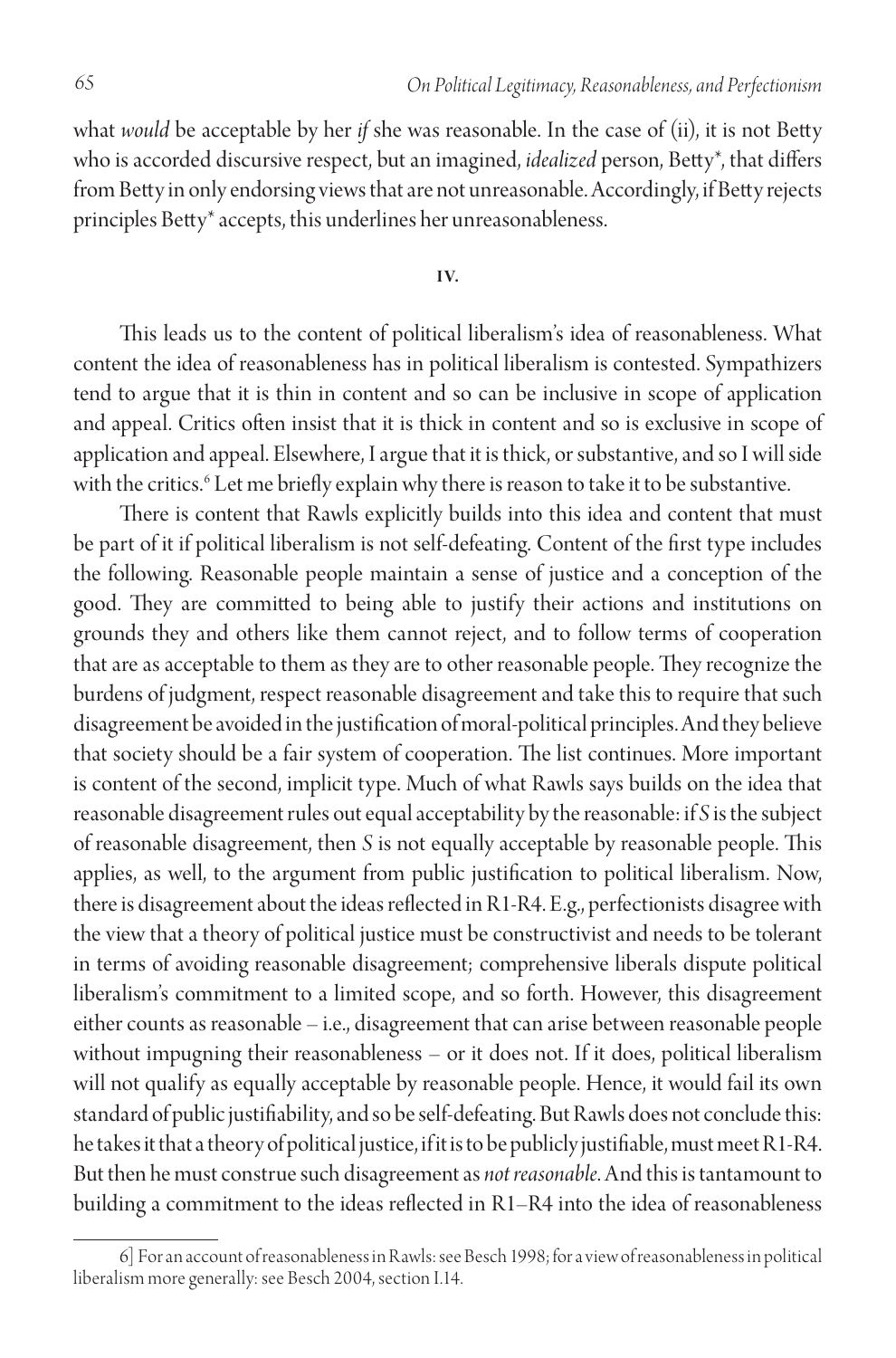that public justification builds on. Hence, this idea of reasonableness is substantive – it effectively amounts to a thick value concept.7

Consider Larmore's views. At first sight, he builds his political liberalism on a thin idea of reasonableness. His approach, he writes, supposes that "reasonableness" refers to no more than "the free and open exercise of the basic capacities of reason." (Larmore 1996, 143, 1999, 602) But there certainly is a sense in which anti-liberals (e.g., Nazis, fundamentalists, but also act-utilitarians) can freely and openly exercise these capacities, if by that we do not mean anything that smuggles in liberal commitments, but a voluntary, more or less informed and coherent exercise of inferential reasoning and judgment. Political justification would thus have to avoid all premises informed and coherent antiliberals would reject. But then it would be mysterious how it could lead to liberal principles, or any widely sharable moral conclusions. Political liberalism's idea of reasonableness, then, must be richer in content. Rawls gives us a clue as to what additional content is needed when writes that political liberalism "supposes that a reasonable comprehensive doctrine does not reject the essentials of a democratic regime." (Rawls 1993, xvi) He never specifies exactly what these essentials are, but it is safe to assume that they include substantively liberal ideas: namely, the views that citizens should enjoy basic rights, liberties, and opportunities of special status, and means to make use of these things. And in supposing that reasonable doctrines do not reject these essentials, Rawls supposes that the reasonable people who endorse such doctrines do not reject them: this is why the search for an overlapping consensus points toward, rather than away from, substantively liberal principles.

It does not end here. Even if a suitably rich idea of reasonableness is supposed, a problem of self-defeat still looms. This idea must also be *reflexively stable*. That is, building the relevant content into this idea and according to it the role political liberalism accord to it may not be the subject of reasonable disagreement. Thus, political liberalism needs to suppose, too, that reasonable people do not disagree with two additional views: first, the view that equal acceptability by people *who are reasonable in political liberalism's rich sense*  justifies; and second, the view that only people *who are reasonable in this rich sense* need to be accorded discursive respect. In this two-fold sense, then, reasonableness must not only be rich in content but also, as Estlund puts it, "insular."(Estlund 2008, 55)

#### **V.**

What we have here, then, is a politically basic virtue of reasonableness that is accorded a key role for the purposes of theory-selection for the domain of the political, but that is strikingly rich in content. And while some of this content is contested even by liberals, there are, it seems, many conscientious citizens who are not reasonable in the sense of this virtue (say, the sense of reasonableness\*). Absent a justification of reasonableness\*,

<sup>7]</sup> Estlund notes a related problem in Rawls (Estlund 2008, 54).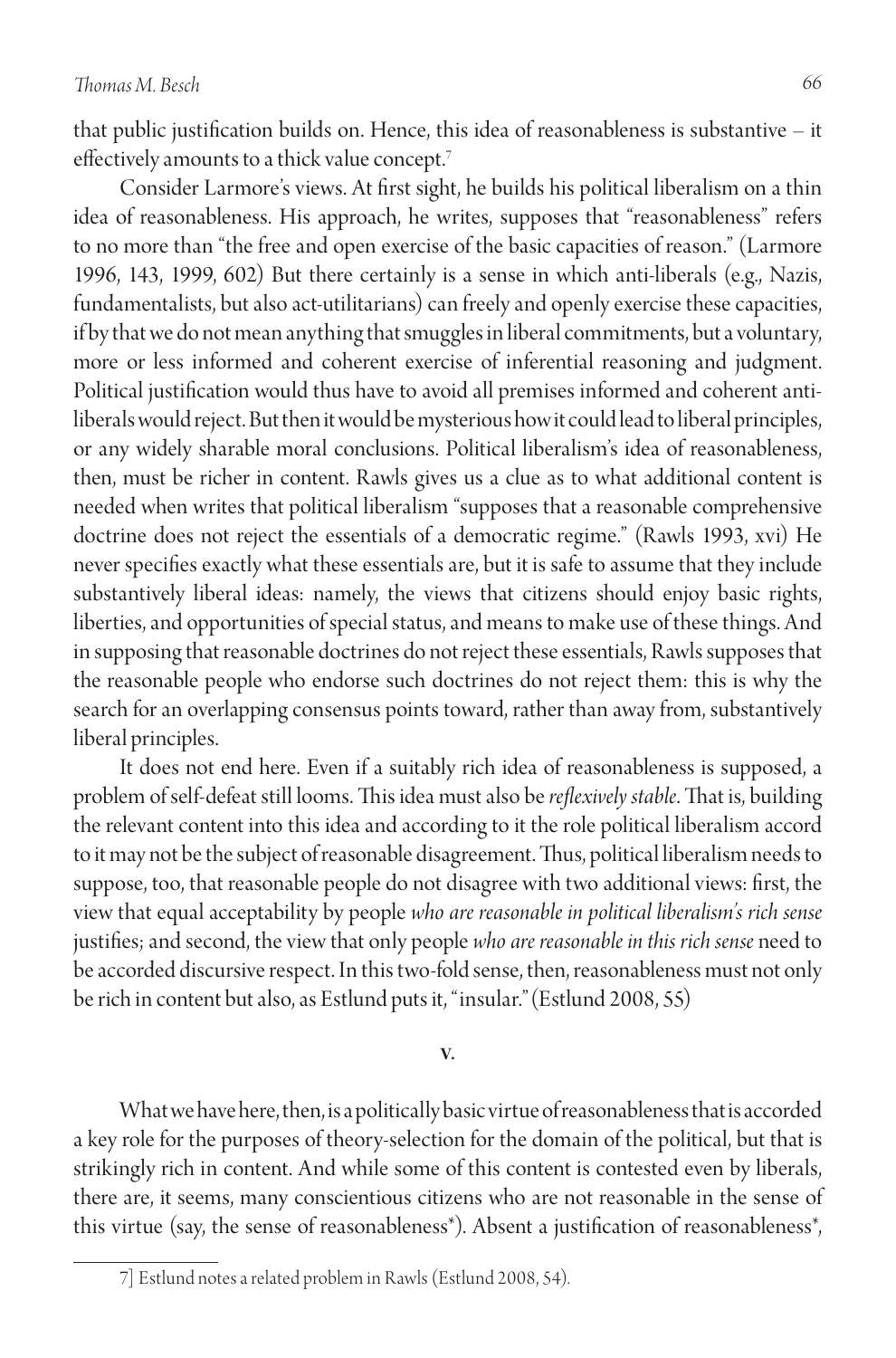then, political liberalism's view of political justification, and with it its idea of political legitimacy, seems both dogmatic and unacceptably exclusivist.<sup>8</sup>

However, a remedy for this problem suggests itself: political justification should be enriched with a more inclusive, fourth level of argument at which it is determined in the first place what idea of the reasonable we may rely on at lower levels of justification. Structurally, this would constitute an extension of the depth of political justification that allows us to hold on to many of political liberalism's other metatheoretical views, e.g., the views that a theory of justice must be equally acceptable by the reasonable, or should avoid reasonable disagreement, or that discursive respect should be accorded to reasonable people only, and so on. Prior to level-four arguments, however, it would here remain open in terms of what idea of the reasonable these views may be understood. Of course, a more inclusive form of political justification might be unable to arrive at substantively liberal conclusions if it avoids "reasonable" disagreement and seeks equal "reasonable" acceptability – without construing reasonableness in terms that are geared toward liberalism. Still, this problem cannot be resolved by dogmatically denying non-liberals full discursive respect. Legitimacy for liberals only, it seems, is no genuine legitimacy at all.

On the extended view of political justification that this suggests, political power must accord with constitutional principles (level 1) that are justifiable by political principles (level 2); these principles, in turn, need to be justifiable as reasonable by a theory of justice that is suitably acceptable by reasonable people (level 3). At a fourth level of argument, finally, it needs to be determined what idea of reasonableness may govern political justification at lower levels of justification. Let me now make some initial moves at this fourth level. What idea of reasonableness may we treat as politically basic? A plausible element of the answer, I submit, is this – call it "the *cosmopolitan response*":

CR Political justification should suppose an idea of reasonableness that is equally acceptable by everyone to whom our political principles apply – as determined not by the bounds of states, nations, cultures, and so on, but by the applicative scope of these principles and the effects of activity prescribed by them.

I hasten to add two things. First, there is of course no shortage of ideas of reasonableness. But it is not enough to single out one idea that you and I find plausible; rather, what is needed is an idea that all relevant others can accept. And, as Moore notes, such ideas are contested, and the more so the more important their role is in justification. (Moore 1996) Thus, there might not be an idea of the reasonable that suits the purpose – one, that is, that is not also trivial, or unhelpfully devoid of content, or too formal. I shall return to this serious worry in the next section.

Second, the above leaves the case for more inclusiveness in an awkward position (inclusiveness, that is, as measured by CR). Evidently, we may not simply browbeat

<sup>8]</sup> On the problem of public dogma: see Besch 2012.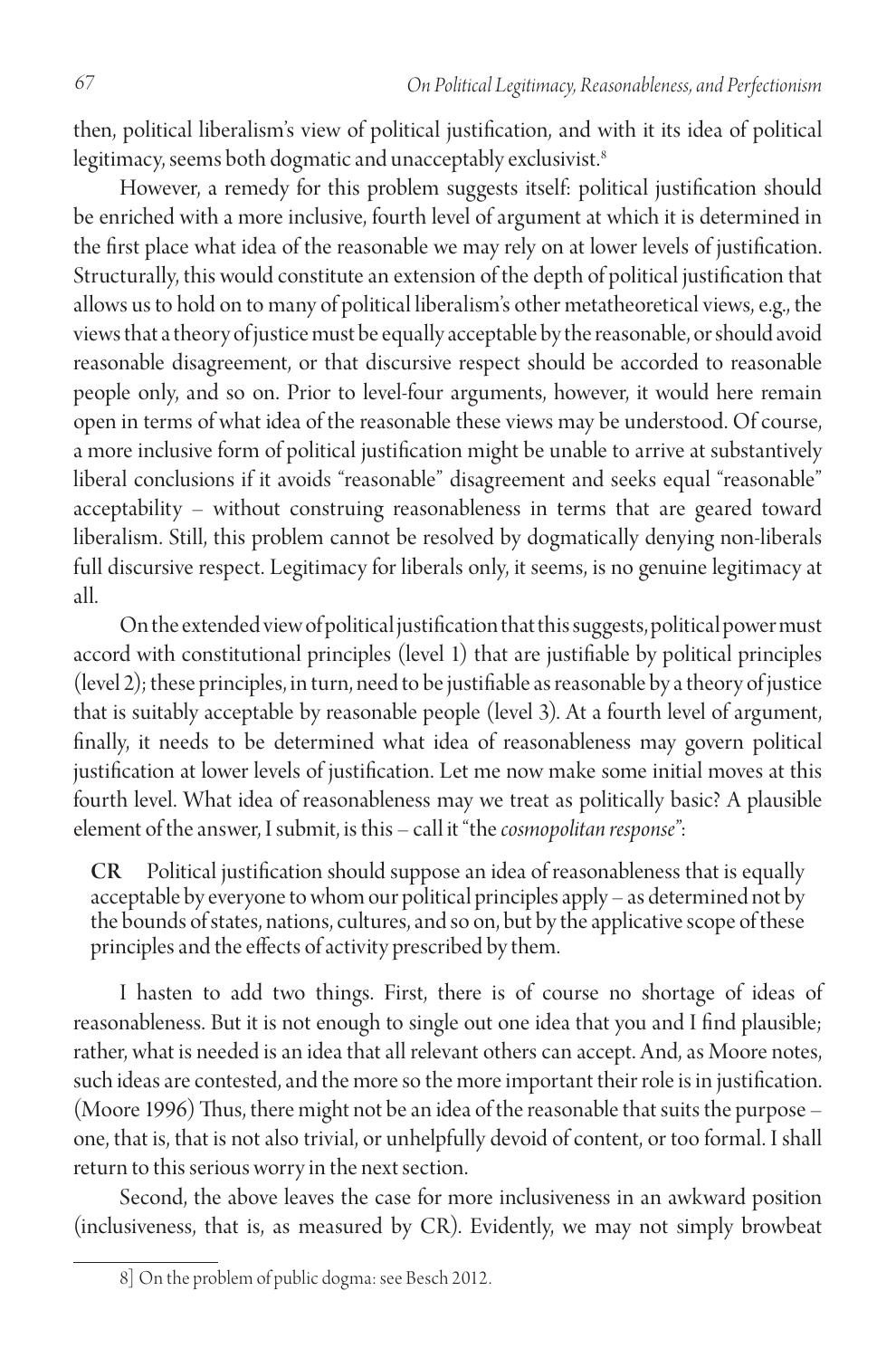# *Thomas M. Besch 68*

political liberals. If the case for more inclusiveness relates to exclusivists like the reasonable\* relate to the unreasonable\*, then whatever is wrong with political liberalism's exclusiveness will be wrong with that case. But for all that we have seen, the objection from dogmatic exclusivism simply supposes what political liberals deny. E.g., it suppose that (at least some) unreasonable\* people should be accorded discursive respect. This arguably commits it to suppose, too, that reasonably\* unrejectable views are in need of justification, that unreasonable\* objections can put them in this need, and, not least, that reasonable\* views that are in this need should be justifiable to (at least some) unreasonable\* people as well. These things are plausible – and this is part of the appeal of that objection. Still, we cannot presuppose the truth of the view that more inclusiveness is needed: an inclusive view of scope may not be taken to be the default position, but is in need of justification *itself*. The task at hand, then, is two-fold. We need to establish within what scope ideas of reasonableness need to be acceptable. Once this is done, the systematic context is in place to work out an inclusive idea of reasonableness – hoping, as it were, that such an idea can still be useful for the purposes of political justification.

Now, there is a catch. Can a view of scope like CR be established on constructivist grounds alone? It is doubtful that such grounds suffice. Accordingly, we have reasons to defend CR on non-constructivist, perfectionist grounds. Let me use this section to support the plausibility of this view. Suppose we construe CR's authority in constructivist terms, and so take it that its authority depends on its acceptability *within the right scope*. This complicates matters. For now we cannot defend an inclusive view of scope without supposing a view of scope. A first problem, then, is this. If we take it that a view of scope such as CR needs to be equally acceptable within a scope *as prescribed by CR*, we seem to be back to begging the question against exclusivists. Let us assume, however, that we may take it that CR must be equally acceptable within that inclusive scope. This leads to another problem. The relevant political principles apply also to exclusivists, and some exclusivists, notably political liberals, endorse views that quite deeply reject inclusivism. Such exclusivists cannot coherently accept CR – or, rather, they cannot coherently accept CR prior to abandoning the commitments that make CR unavailable to them. But if CR is not equally acceptable within its own scope, it fails the constructivist acceptability requirement. Thus, what constitutes the need to justify CR in the first place, namely, the existence of exclusivism, seems to at the same time undermine meeting that need on constructivist grounds.

This result might seem hasty. It is possible to tweak the constructivist acceptability requirement so that a view like CR can be said to be equally acceptable by the relevant others even though exclusivists cannot coherently accept it. One way has surfaced just now: CR can be said to be accept*able* by exclusivists in the hypothetical (or counterfactual) sense that they could accept it, or at least would not be committed to reject it, if they abandoned whatever commitments make CR unavailable to them. But such tweaking holds little promise. On the one hand, it cuts both ways. If CR can count as suitably acceptable despite there being relevant others who cannot coherently accept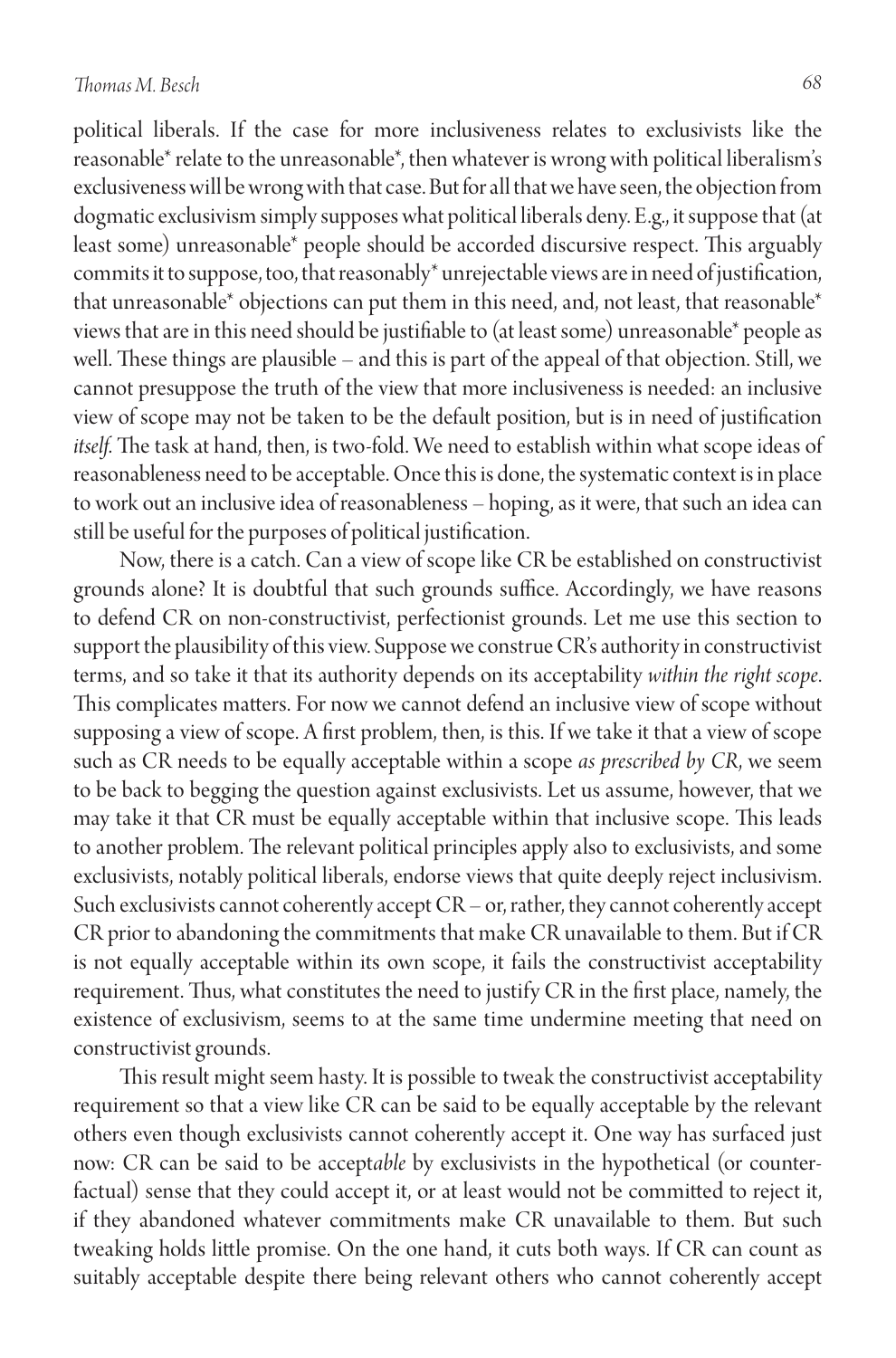it, then the same holds for exclusivist views of scope. Yet if both CR *and* non-CR meet the constructivist acceptability requirement, it cannot be that requirement that grounds CR's authority. On the other hand, tweaking that requirement is either *itself* reasonable or it is not. If it is *not* reasonable, then the fact that CR meets the tweaked requirement cannot confer authority on CR. If it *is* reasonable, then it will be the reasons we have in the first place to secure CR's status by tweaking that requirement, rather than the successful application of the tweaked requirement to CR, that grounds the authority of CR. Again, this authority would need to be based on other, non-constructivist grounds.<sup>9</sup>

To deepen these doubts, consider a recent constructivist case for inclusivism – i.e., O'Neill's case for cosmopolitanism about the scope of "ethical standing," or of "reason or of ethical consideration."10 (O'Neill 1996, 48-52) She notes that a constructivist case for inclusivism itself needs to be followable, or coherently acceptable, within an inclusive scope. She argues, however, that major attempts to determine the grounds and boundaries of moral status do not meet that requirement. Neither Platonist appeals to a metaphysically grounded, objective value of people or their inclusion in the scope of discursive respect will do, nor will particularist appeals to the norms of "our" form of life, or "our" political, social, or other traditions suffice, nor, not least, will it be enough to appeal to the instrumental value that the inclusion of people in the relevant scope might have for some people or other. In one way or other, such appeals, O'Neill argues, instantiate thinking that some relevant others cannot follow, and that hence do not meet the constructivist acceptability requirement. Similar reasons disqualify attempts to ground moral status in ideas of recognition. (O'Neill 1996, 51, 91-97) As an alternative, O'Neill offers a "practical" approach: in her view, the presuppositions we inevitably make about others whom we take to be on the receiving end of our intellectual and non-intellectual activity, widely conceived, render it incoherent for us not to accord moral status, or discursive respect, to them. Arguably, this would entail that agents must accord that status to everyone on the receiving end of their activity, including discursive and political activity. Thus, we would in effect have arrived at a constructivist case for an inclusive view of scope like CR.

Alas, this case fails. O'Neill plausibly argues that where we take others to be on the receiving end of our activity, we make assumptions of "plurality," "connection" and "finitude" about them: that is, we take them to be independent sources of activity that are connected and vulnerable to us. (O'Neill 1996, 97-106) She argues, as well, that we cannot coherently deny these assumptions where we presuppose them. Now, this leaves open how we ought to relate to others about whom we make these assumptions. And this is as it should be: to be reconstructively adequate, a view of the presuppositions of other-regarding activity needs to be true of a wide range of activity, including activity

<sup>9]</sup> This touches on a general problem in practical constructivism about the scope of practical reasoning: see Besch 2011.

<sup>10]</sup> See also O'Neill 2000, 112-29, 186-202, and O'Neill 1988. O'Neill does not distinguish between moral concern, derivative discursive standing, and discursive respect; for our purposes, we may take her case to be about the scope of discursive respect. See Besch 2011.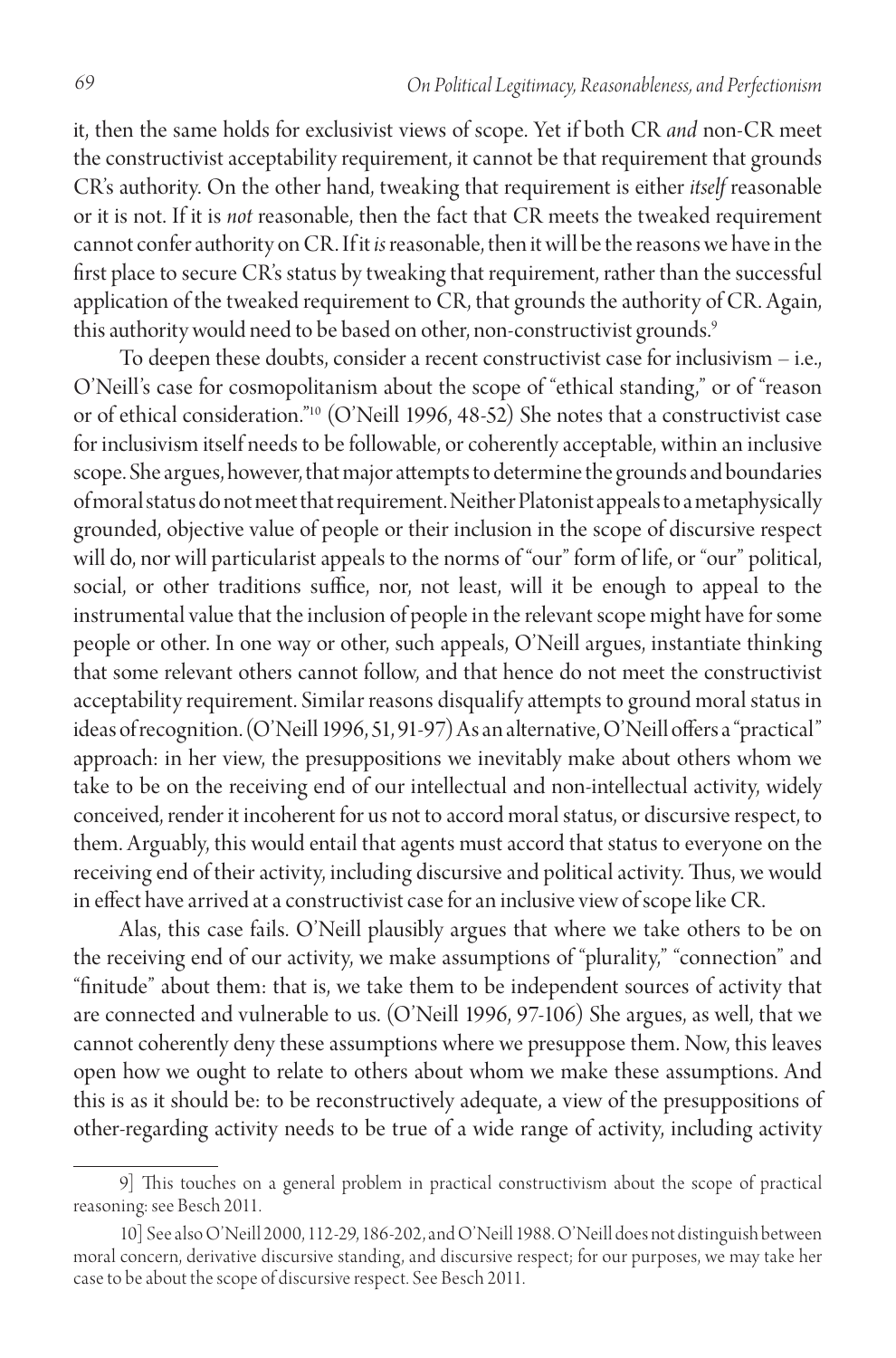that discursively excludes others, or that seeks to demean, hurt, or even destroy others. Thus, this view needs to be ethically neutral – and this it is. And yet, it is on this basis that O'Neill infers that we must accord moral status to all others whom we take to be on the receiving end of our activity. But this does not follow. What follows is that we must accord that status to the relevant others *if* we already suppose some view to the effect that this status must be accorded to all vulnerable and connected sources of activity – that is, to all real people who are, or whom we take to be, exposed to our activity. Yet *this* is the sort of view that O'Neill needs to establish. And it is also the sort of view that exclusivists cannot coherently accept. Rather than vindicating an inclusive view of scope, then, O'Neill in effect supposes such a view – a view, moreover, that, if it has authority, cannot have that authority on constructivist grounds as some relevant others cannot coherently accept it.

This suggests we defend inclusivism on grounds that are perfectionist in form. That is to say, should concede that we have reasons to accept an inclusivist view such as CR because discursive respect, while it *is* an impersonal good, does *not* depend for its status as such a good on its equal acceptability by the relevant others. Of course, this merely gestures toward a kind of perfectionism (and at a thin version at that), and it leaves open what it is about discursive respect that makes it such a good. But this is all what is needed now. Note, though, that even if an inclusive view of scope can be salvaged by making a perfectionist case for discursive respect, a puzzling issue remains. Such a case will *not*  accord to all relevant others discursive respect. To some others, it will at most accord derivative discursive standing. And it is an open question whether this is a performatively coherent stand to take.

#### **VI.**

Let me now suppose that a case for CR can be made, and that the systematic context is in place to identify a suitably inclusive idea of reasonableness. What content might such an idea have? This issue is crucial. If inclusiveness requires triviality, near-emptiness, or unhelpful formalism, the inclusivist aspirations of justificatory liberalism come at a high cost – at least, that is, if we require political justification to avoid reasonable disagreement and to treat reasonable acceptability as justifying. In the remainder of my discussion, let me address this issue of content.

To start with, I take it that an inclusive idea of reasonableness may involve content associated with the meaning of the word "reasonable" (as it is used in relation to a virtue of people in their capacity as political or moral agents). Following Moore, as far as this meaning goes, reasonable people are committed to some practice of reason-giving, or justification; and they take it that others are worthy of reason-giving and some moral consideration. (Moore 1996, 171) Note that this implies very little. A commitment to a practice of reason-giving is not a commitment to *constructivist* practice of reason-giving, or public justification. And a commitment to showing others moral consideration is not a commitment to according them *discursive respect*, rather than derivative discursive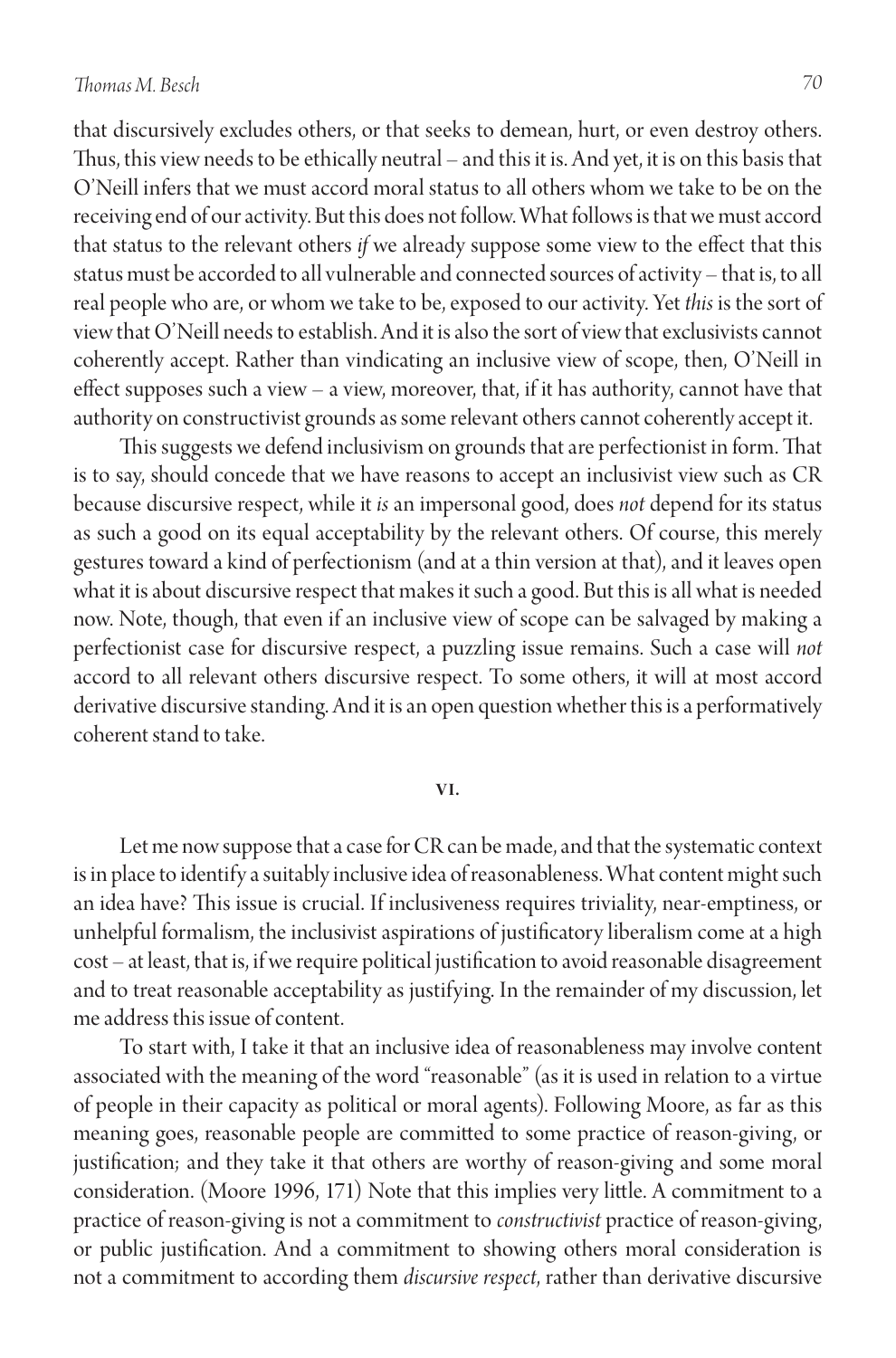standing. There are other obvious elements of reasonableness that may or may not be entailed by the meaning of the word "reasonable", but mark features that are typically present where the term applies. E.g., reasonable people exercise "the basic capacities of reason" – understood as a commitment to reasonability and criticality. (Larmore 1996, 143) And they possess certain "executive virtues" that normally enable us to do as we say and to act in accordance with our moral and non-moral beliefs. (Macedo 1991, 275) Perhaps less trivial is another element. Reasonable people place positive value on agreement, or some form of agreement. It is not easy to capture this element without making it unnecessarily controversial, but perhaps we may say that reasonable people place positive value on what they take to be reasoned convergence in judgment between what they regard as relevant other people. Other things being equal, then, they prefer solutions that are the subject of such convergence over relevantly similar solutions that are not. Again, this entails little. It leaves open what justificatory or moral rank reasonable people accord to agreement, whose agreement they value, how deep the agreement is that they value, and what sort of considerations they take to trump or even nullify that value.

All this leaves the pursuit of a political justification of substantively liberal principles in a tight spot. It is likely that some people who are reasonable in a minimal sense of the sort just sketched cannot coherently accept some of the ideas at the heart of political liberalism, such as the idea that we should avoid reasonable disagreement, or that some kind of acceptability by the relevant others justifies, or that political principles should apply to the domain of the political only, or that these principles should be substantively liberal. And even if all reasonable people accepted the first three of these ideas, there might still be reasonable disagreement about the fourth idea, or about whatever considerations we need to invoke to link the first three ideas with the fourth. It would follow that if we are to avoid reasonable disagreement in political justification and construe of equal acceptability by the reasonable as justifying, then a substantively liberal theory of justice cannot provide a suitably inclusive public basis of political justification.

Can we build more content into a politically basic idea of the reasonable? There is no *a priori* reason to confine ourselves to content that we associate with the meaning of the word "reasonable". And we have reasons to go beyond such content if we hope to arrive at a substantively liberal theory of justice. However, adding more content adds more concerns about equal acceptability – concerns, of course, that are raised already by the content we associate with the meaning of that word: after all, our conception of that meaning is likely to reflect our more substantive views of what is or is not reasonable. And, if Moore is right, any non-trivial view of reasonableness is likely to be contested by some relevant others. But then the attempt to add more content runs into a dead end unless we find a widely acceptable way to identify additional content despite expectable disagreements about the nature of reasonableness.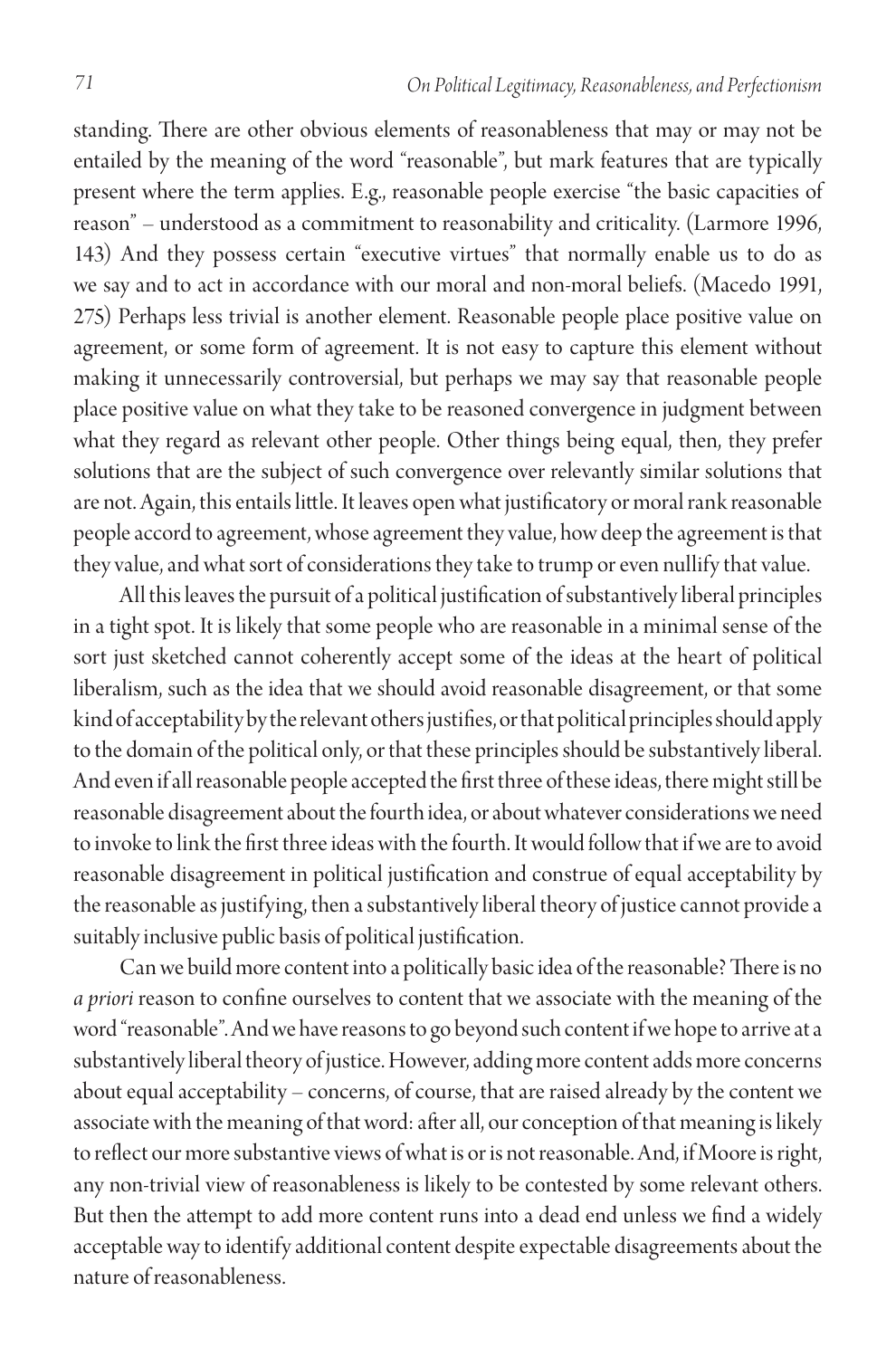Now, there is a self-suggesting way in which disagreement about a subject matter can help to bring out common ground on that subject matter. Reverting to O'Neill, consider her idea of abstraction.<sup>11</sup> A simple example brings out its point:

- 1. All objects in the garage are green Volkswagen.
- 2. All objects in the garage are green cars.
- 3. All objects in the garage are colored vehicles.

(1) to (3) mark increasingly abstract claims. Roughly, (2) is more abstract that (1) in the two-fold sense that (2) is entailed by (1), but does not contain information (or 'brackets predicates,' as O'Neill puts it) that (1) contains – i.e., it leaves open the brand of the car in question. Similarly,  $(3)$  is more abstract than  $(2)$  as  $(3)$  is entailed by  $(2)$ , but leaves open both the color and the kind of the vehicle in question. As O'Neill observes, there is nothing unusual about reasoning that engages in abstraction – it is an ordinary feature of everyday discourse, and often serves as a useful way of identify what people must agree on in virtue of what they disagree about. To put things in terms of our example, if you claim that all objects in the garage are green cars, and I claim that they are all yellow cars, then once we see in what respect we disagree, namely, matters of color, we know that we are both committed to agree that these objects are colored vehicles.

Suppose we apply this approach to disagreement more systematically  $-$  say, as a method of inclusive abstraction – to disagreements about reasonableness that exist between reasonable people (people that are reasonable, that is, in terms of the minimal notion sketched above). There is no *a priori* reason to believe that inclusive abstraction cannot help to identify substantive common ground amidst such disagreement. Of course, this would be very hard to do at any larger scale – e.g., consider the complexities it would involve to set up widely accessible deliberative forums that would allow us to actually identify, map, and systematically relate the ways in which reasonable people disagree about ideas of reasonableness.<sup>12</sup> And whatever content emerges as abstract common ground might, yet again, be less than what is needed. But there is plenty of material to work from and good reason to try if indeed we are to expect that ideas of reasonableness tend to be the more controversial the more important their role is in political justification.

In closing, let me add two comments. First, the search for content that an inclusive, politically basic idea of reasonableness may contain is not confined to content we associate with the meaning of the word "reasonable." But neither is it confined to content associated with ideas that their proponents identify *as* ideas of reasonableness. This search, I submit, may also focus on views that play a similar normative role in the moral and political outlooks that reasonable people endorse. Ideas of reasonableness often reflect what we

<sup>11]</sup> O'Neill outlines her views on abstraction in O'Neill 1988 and 1996, 38ff.

<sup>12]</sup> Still, deliberative democratic theory has suggested ingenious ways in which it could be attempted. See, Ackerman, Fishkin 2005, and Fishkin 2009.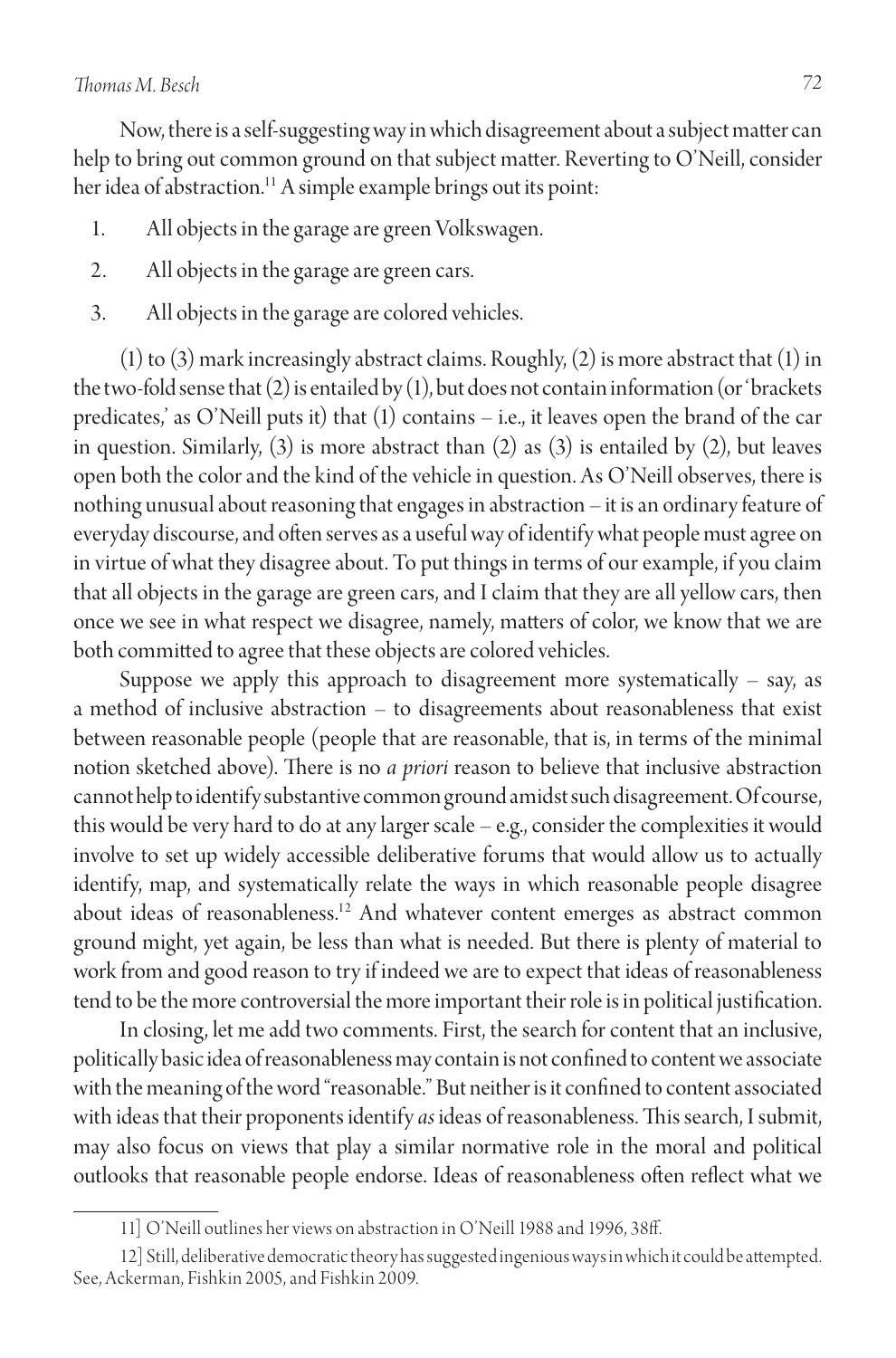might think of as proto-ideals. Proto-ideals do not amount to substantive ideals of what it means to do right or be good in their own right. Rather, they reflect conceptions of qualities and capacities that, we take it, enable people to competently participate in the pursuit of doing right and being good – on at least *some* conception of what that pursuit requires that might not be our own, and whether or not they actually excel in that pursuit. At the same time, they reflect conceptions of the standpoint from which, we believe, more substantive moral or political conceptions should be assessed. Ideas of reasonableness, I take it, often give expression to proto-ideals, and might quite typically do so (to say the least, this seems plain in the case of the idea of reasonableness\* and the minimalist idea sketched in the last section). However, reasonable people might endorse proto-ideals without identifying them as ideas of reasonableness. I submit, then, that we may rule in views that play the part of proto-ideals for the purposes of the attempt to abstract toward content that a duly inclusive, politically basic idea of reasonableness may contain.

Second, a method of inclusive abstraction might help us to identify common ground, but that this ground is common does not by itself ensure its justificatory relevance. Consider an example. Betty claims that reasonableness asks us to be prepared to give others reasons that are good by their standards (call this "Ra"). Paul argues that it requires us to be prepared to give others reasons that are good by our standards (Rb). Peter, not least, claims that it involves a commitment to being able to justify ourselves to others on grounds they cannot coherently reject (Rc). Each of them is committed to Moore's more abstract view that reasonableness involves a commitment to a practice of reason-giving  $(R^*)$ . Thus, they cannot coherently reject  $R^*$ . But this does not mean that they cannot coherently reject that R\*, rather than Ra, Rb, or Rc, be adopted as a politically basic idea of reasonableness. True, the fact that they cannot coherently reject  $R^*$  commits them to accept that R\*, rather than Ra, Rb, or Rc, be adopted as such an idea *if* they place sufficiently high value on equal acceptability in the first place. Without this additional factor, however, that fact seems to remain irrelevant to their dispute. Thus, the relevance of a method of inclusive abstraction is limited. Perhaps its application to disagreement about reasonableness (or, I have suggested, proto-ideals more generally) brings to the fore much needed content that reasonable people cannot coherently reject. But that they cannot coherently reject that content does not entail that they can accept to construe a politically basic idea of reasonableness exclusively in its terms. It seems, then, that the relevance of inclusive abstraction for the task of identifying a duly inclusive, usefully substantive and politically basic idea of reasonableness depends on the value reasonable people place on equal acceptability in the first place.